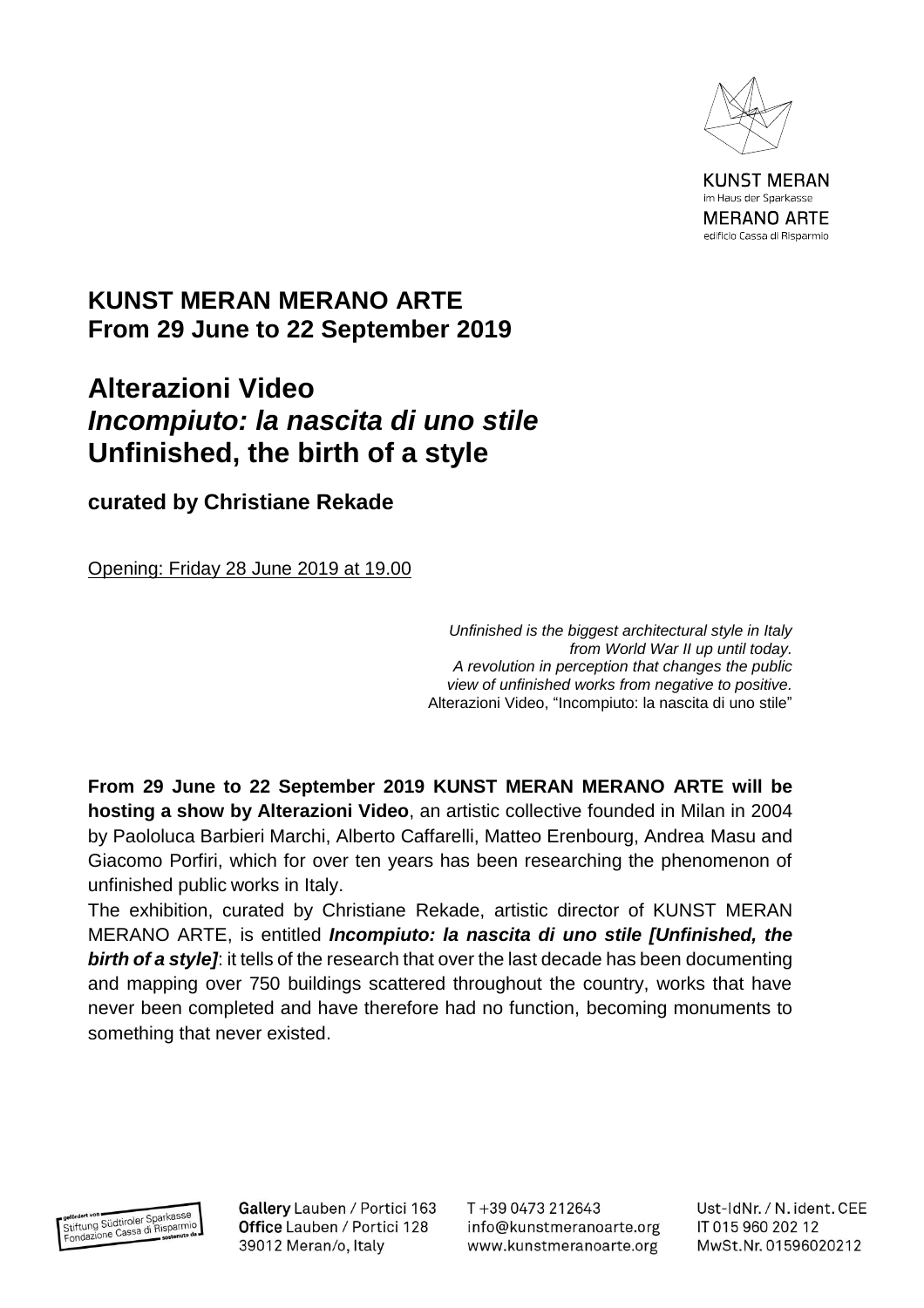

**KUNST MERAN** im Haus der Sparkasse **MERANO ARTE** edificio Cassa di Risparmio

For Alterazioni Video, these unfinished works are now the ruins of the contemporary era, the perfect interpretive paradigm to understand the recent history of our country. Viaducts, hospitals, prisons, housing, theatres, churches, swimming pools and libraries are just some of the categories of unfinished architecture scattered throughout Italy, analytically mapped and classified, giving not only their geographical location but also the degree of incompletion, the year that construction started, their details and size: thus making visible a submerged phenomenon that has in fact completely redefined the appearance of the Italian landscape since the Second World War.

Originating as a digital mapping project, over the years *Incompiuto* has developed by means of prints, videos and installations, defining an interdisciplinary style that goes beyond architecture. This is for example the case of the recent excursion into the world of fashion, in collaboration with Virgil Abloh, artistic director at Louis Vuitton and founder of the Off-White label: the designer was inspired by the project to produce his men's collection Off-WhiteTM 2019, and he worked with Alterazioni Video in creating the sets for the show at the Louvre, as well as on a publicity campaign.

The exhibition will tell the story of the *Incompiuto*, namely its emergence as a true style and the different courses it has taken, ranging from the early works related to this project such as the giant collage *Astronave madre* [Mothership] (2008), made from sections and elevations of unfinished works in Giarre, in the province of Catania, Sicily; or the video *Intervallo* (2009), ironically reproducing the model of the eponymous RAI programme, where Italian landscapes and monuments were used as "filler" for empty slots in transmission, up until recent works including sculptures of reinforced concrete; the video *Invitation for a dream* (2018), which sees the French philosopher Marc Augé discussing the unfinished with the US curator Robert Storr; photographs from the Off-White Lookbook; and unpublished works made specifically for the occasion.

As part of the exhibition there will also be an outdoor projection of the TurboFilm (a term chosen by the collective itself to indicate a new genre of film that has its origins in art, experimental film and video manipulations generated by internet users) entitled *Per troppo amore*, a psychedelic soap opera set in the Sicilian Archaeological Park of the Unfinished, in which Marc Augé plays an alien entity.



Gallery Lauben / Portici 163 Office Lauben / Portici 128 39012 Meran/o, Italy

T+39 0473 212643 info@kunstmeranoarte.org www.kunstmeranoarte.org

Ust-IdNr. / N. ident. CEE IT 015 960 202 12 MwSt.Nr. 01596020212